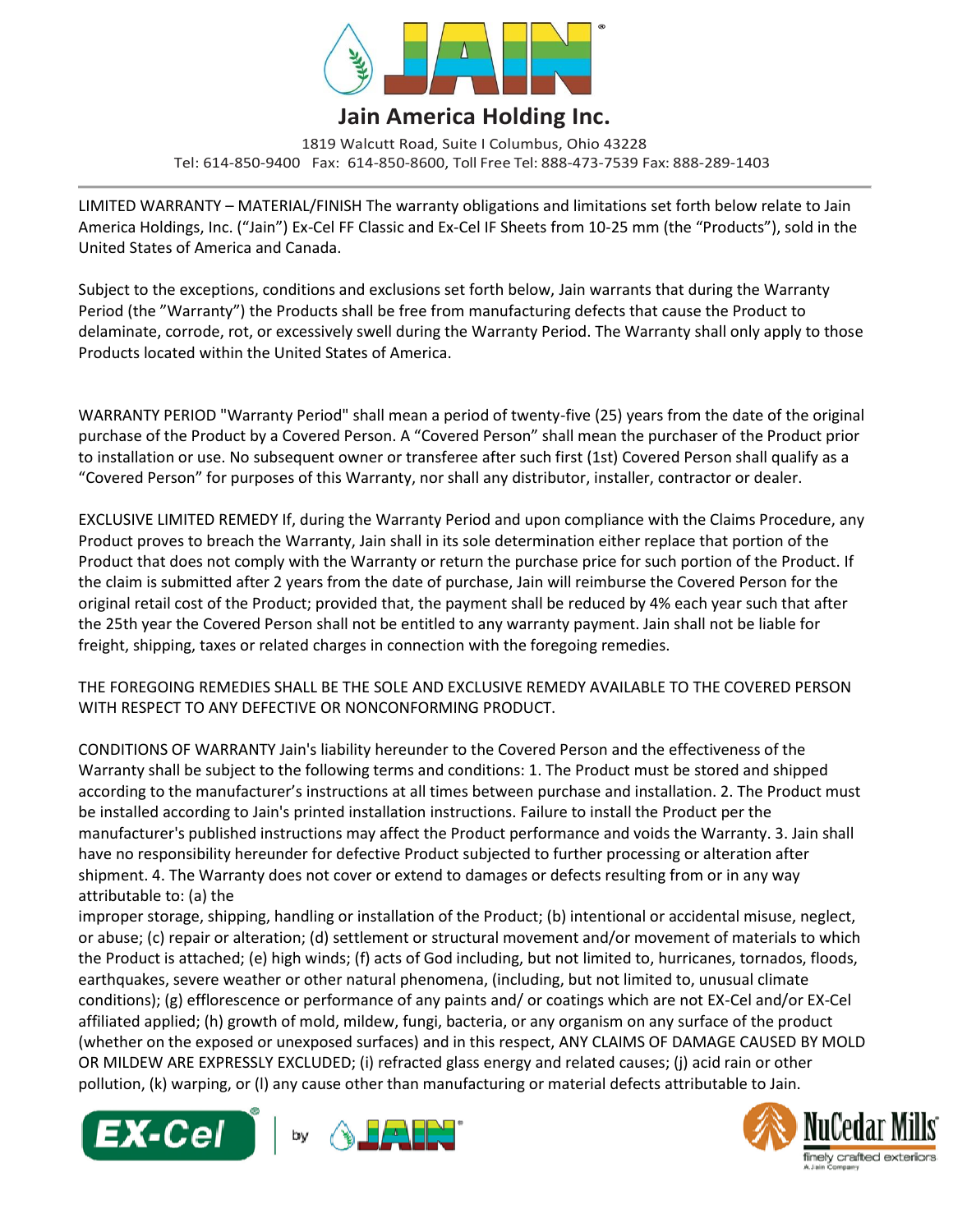

## **Jain America Holding Inc.**

1819 Walcutt Road, Suite I Columbus, Ohio 43228 Tel: 614-850-9400 Fax: 614-850-8600, Toll Free Tel: 888-473-7539 Fax: 888-289-1403

CLAIMS PROCEDURE In order to be eligible for the limited remedies outlined in this warranty, the Covered Person must comply with each of the following components of the Jain Warranty claims submission and processing procedure (the "Claims Procedure"):

[2] Any claim under the Warranties must be made in writing to Jain via the contact information provided on Jain's website (www.Jainamericas.com) or otherwise to 1819 Walcutt Road, Suite 1, Columbus, Ohio 43228, attention: Warranty Department. I Claims must be submitted in accordance with the following timing: I No later than thirty  $(30)$  days after the expiration of the applicable Warranty Period.  $\Box$  No later than thirty (30) days after discovery of any claimed defect covered by this Warranty. **II** The notice must describe the location and details of the defect and such information as is necessary for Jain to investigate the claim. Photos of the Product, showing the defect failure must accompany the notice. a The claimant must provide proof subject to the reasonably exercised sole discretion of Jain that he/she is a Covered Person. I The claimant must execute, deliver and comply with any documentation reasonably requested by Jain, including a release of claims conditioned upon Jain's satisfaction of its obligations under this warranty. [2] Jain shall not be responsible for any repair, reinstallation or remedial actions related to a claim under this Warranty, or any costs, expenses or liabilities associated therewith.

Jain's liability hereunder is expressly conditioned upon full compliance with the Claims Procedure.

PAYMENT Under the terms of this Warranty, the manner of payment is at Jain's sole discretion and may be issued in the form of a cash settlement, material credit and/or a combination of the foregoing. The prorated material cost will be determined by the price paid at the time of the original purchase.

## CO\5653939.5

DISCLAIMER AND DAMAGES EXCLUSION The statements in this Warranty constitute the exclusive warranty extended by EX-Cel for the Product. JAIN DISCLAIMS ALL OTHER WARRANTIES, EXPRESS OR IMPLIED, INCLUDING ANY IMPLIED WARRANTIES OF MERCHANTABILITY OR FITNESS FOR A PARTICULAR PURPOSE.

IN NO EVENT WILL JAIN BE LIABLE FOR ANY PUNITIVE, INCIDENTAL, SPECIAL, INDIRECT, OR CONSEQUENTIAL DAMAGES.

THIS WARRANTY GIVES YOU SPECIFIC LEGAL RIGHTS. SOME STATES DO NOT PERMIT DISCLAIMERS OF OR LIMITATIONS ON THE DURATION OF IMPLIED WARRANTIES OR EXCLUSIONS OR LIMITATIONS OF INCIDENTAL OR CONSEQUENTIAL DAMAGES. YOU MAY HAVE OTHER RIGHTS THAT VARY FROM STATE TO STATE.

SETTLEMENT OF CLAIMS Any refund or material replacement by Jain pursuant to the terms hereof shall constitute a full settlement and release of all claims of any Covered Person hereunder for damages or other relief.

MODIFICATION OR DISCONTINUATION OF PRODUCTS JAIN reserves the right to modify or discontinue any of its products without notice and shall not be liable as a result of such modification or discontinuation. If Jain provides